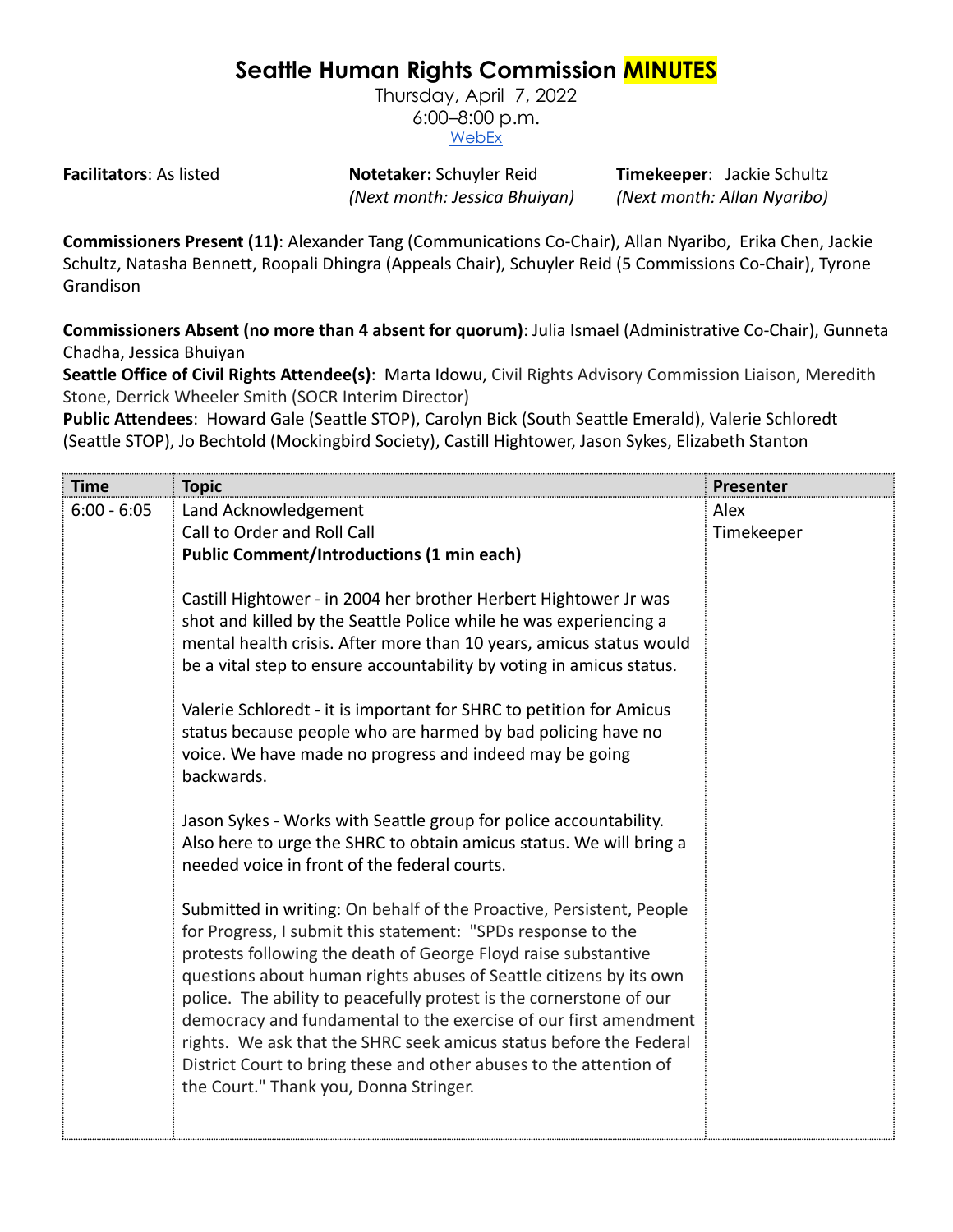| $6:05 - 6:10$                                                                                                                                                                                                                                                                                                                                                                                                                                                                                                                                                                                                                                                                                                                                                                                                                                                                                      | <b>Approve March Minutes *Needs vote</b><br><b>Vote on March Meeting Minutes:</b><br><b>Quorum is 7 confirmed commissioners: YES</b><br>Motion to approve March 2022 minutes by: Erika<br>Motion to approve March 2022 minutes Seconded by: Schuyler<br>Approved:<br>Alex, Allan, Erika, Jackie, Natasha, Roopali, Schuyler (Ty joined<br>after the vote was completed)<br>Opposed:<br><b>None</b><br>Abstensions:<br><b>None</b> | Alex                                                    |  |
|----------------------------------------------------------------------------------------------------------------------------------------------------------------------------------------------------------------------------------------------------------------------------------------------------------------------------------------------------------------------------------------------------------------------------------------------------------------------------------------------------------------------------------------------------------------------------------------------------------------------------------------------------------------------------------------------------------------------------------------------------------------------------------------------------------------------------------------------------------------------------------------------------|-----------------------------------------------------------------------------------------------------------------------------------------------------------------------------------------------------------------------------------------------------------------------------------------------------------------------------------------------------------------------------------------------------------------------------------|---------------------------------------------------------|--|
| <b>WELCOME!</b>                                                                                                                                                                                                                                                                                                                                                                                                                                                                                                                                                                                                                                                                                                                                                                                                                                                                                    |                                                                                                                                                                                                                                                                                                                                                                                                                                   |                                                         |  |
| $6:10 - 6:30$                                                                                                                                                                                                                                                                                                                                                                                                                                                                                                                                                                                                                                                                                                                                                                                                                                                                                      | Should we continue to keep the applications for the Commission<br>open on a rolling basis?                                                                                                                                                                                                                                                                                                                                        | Alex                                                    |  |
|                                                                                                                                                                                                                                                                                                                                                                                                                                                                                                                                                                                                                                                                                                                                                                                                                                                                                                    | Schuyler: Sharing Julia's position and capacity issues of the Administrative Co-chair managing that in<br>perpetuity. It's a big ask for one person.                                                                                                                                                                                                                                                                              |                                                         |  |
| Erika: Hard to keep the application open on a rolling basis for Appeals Chairs as well, and making sure that<br>people are onboarded with appeals training. Until we are at capacity or even over capacity, since we know<br>people are leaving, leaving it open in some way makes sense, but we need some sort of priority deadline to<br>get that "push" in place. It's better to onboard people in groups, in a kind of "cohort." We should defer to<br>Julia's capacity if she will be the one running recruitments.<br>Natasha: Can we do a series of priority deadlines? Like we look now, and then again at a set certain date?<br>Ty: What about setting two or three deadlines per year? So we just create two to three cohorts per year?<br>We have a regular cadence and people know when they can expect being reached out to.<br>Agreed to bring this approach to Julia as an option. |                                                                                                                                                                                                                                                                                                                                                                                                                                   |                                                         |  |
| <b>COMMUNITY LEARNING</b>                                                                                                                                                                                                                                                                                                                                                                                                                                                                                                                                                                                                                                                                                                                                                                                                                                                                          |                                                                                                                                                                                                                                                                                                                                                                                                                                   |                                                         |  |
| $6:30 - 7:15$                                                                                                                                                                                                                                                                                                                                                                                                                                                                                                                                                                                                                                                                                                                                                                                                                                                                                      | Seattle Office of Civil Rights Director: Questions and Answers                                                                                                                                                                                                                                                                                                                                                                    | Alex<br>Interim SOCR Director,<br>Derrick Wheeler Smith |  |
| Derrick Wheeler-Smith has joined us and shared his background growing up in Seattle. He shared that he is<br>married and has three kids. His focus has been child wellbeing and community transformation work for the<br>past 25 years. This isn't the only opportunity of being in the same space together so he felt that it would be<br>best to start the journey together by answering the questions in dialogue.                                                                                                                                                                                                                                                                                                                                                                                                                                                                              |                                                                                                                                                                                                                                                                                                                                                                                                                                   |                                                         |  |
| 1. SOCR sits in the Mayor's office and as such has a line of accountability, reporting, and management<br>to the Mayor. SOCR also has a responsibility to support the independent advisory boards that are the<br>Commissions. Supporting both missions may not always be consistent and often are not. Your<br>predecessor demonstrated an inclination towards optimizing for the Mayor's office. What accountability<br>steps and or mechanisms will you take to ensure that the Commissions are fully supported by SOCR and<br>are not encumbered by the Mayor's Office or SOCR when the Commission's actions necessitate actions<br>that neither Office may like?                                                                                                                                                                                                                              |                                                                                                                                                                                                                                                                                                                                                                                                                                   |                                                         |  |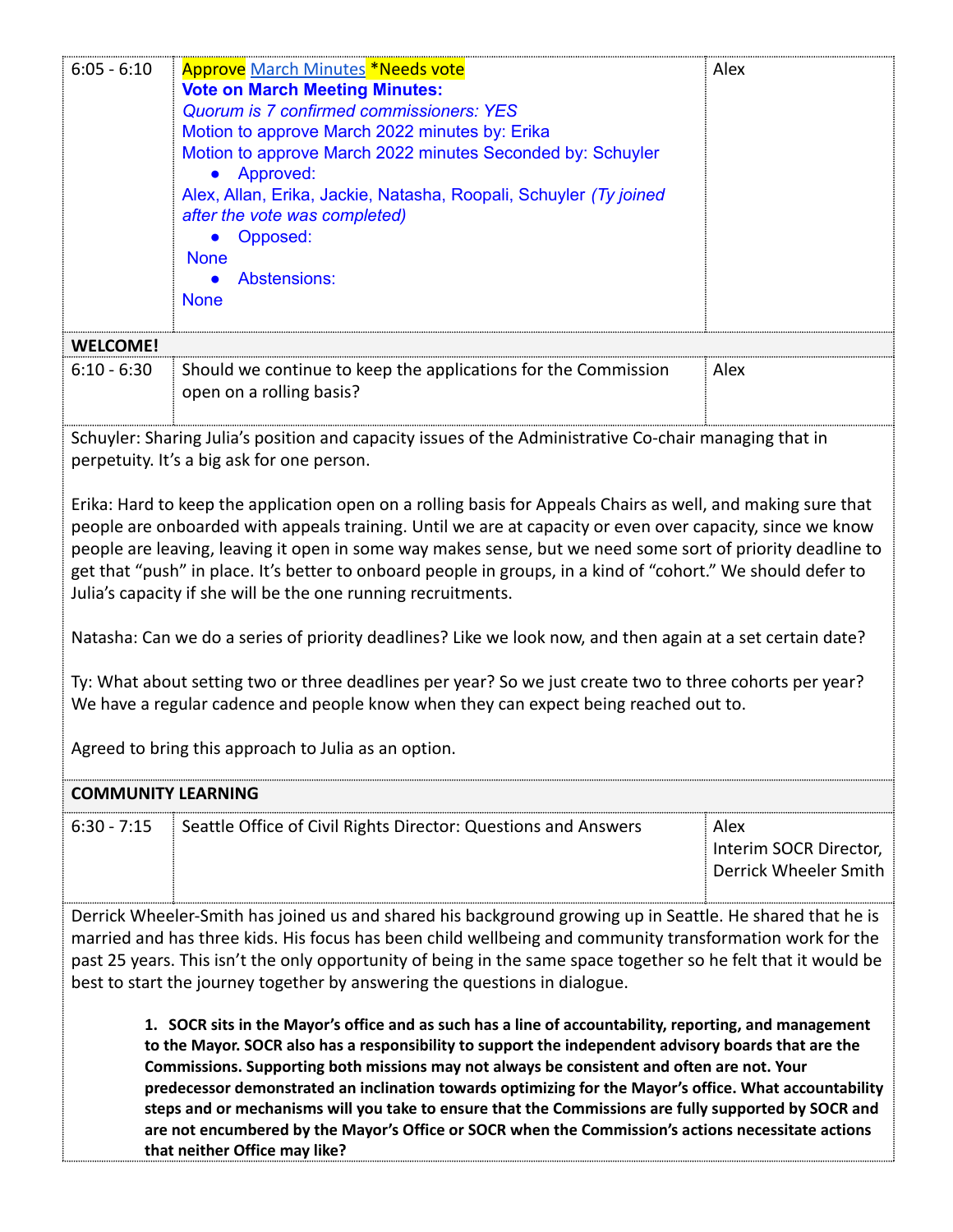Derrick: This question highlights what his 6 weeks in this role has shown me. The office is receiving information and resources from throughout the city. There's advocates and activists working in the office. There's external stakeholders. It's given OCR an identity crisis. The system itself is really structured to maintain the structural, racialized power. How can we own and accept that both the oppressed and oppressor lives inside of all of us. How can we create belonging? How can we build shared humanity to dismantle systems? I have seen us "break" instead of "bridge". We should lead with our values, focus on the shared purpose, and build the muscle to have courageous conversations when conflict happens. I have already started having conversations with the mayor about what to do when there is conflict. I don't think that we should just end on "let's agree to disagree." We should keep disagreeing until we have enough common ground to make progress.

## **Ty: What are you willing to commit to as an accountability mechanism at this point?**

Derrick: My commitment is to bridge. I don't think we bridge in this work, I think we break. In the past administration, power was leveraged so things couldn't move forward. We need to be intentional about how we humanize this work. We really have to get down into the mud and into the productive bones. My commitment is to lead with our values, find shared purpose, and engage in hard conversations courageously.

## 2. On the issue of the Legal Counsel that SOCR provides to help the Commission, is the Counsel's client the City or the Commission? If their client is the City, what measures are in place to ensure the **objectivity and confidentiality of information shared with said Counsel from a Commission?**

Derrick: The City's attorney's office advises the city as the client. So they advise the city's departments and commissions as a part of the city. These are not legal entities that are separate from each other. Although the attorney-client privilege applies to the city as a whole, the attorney's office generally refrains from sharing communications from one entity to another. This applies to SHRC as well.

## Ty: I have seen situations where the city attorney has more kinship to the mayor's office and their advice **isn't always in the best interest of the commission. Can you recommend a training to the attorney's office so they are aware that we are also covered?**

Derrick: That's a part of what I mean by saying we need to create a shared language, so that everyone understands that SHRC are also covered by this, when there is a gap and people aren't aligned, we can get aligned. I'm not saying to call people out, I'm saying to call people in. That's how we can make change.

## **Ty: It's normally minority communities that are harmed and there's no accountability mechanism to enforce these issues and there's no harm reduction.**

Derrick: Often times when we are strategically placed, that the system sets up Heroes and Heroines and they get to go out and make decisions that affect everyone. What does it mean to increase accountability? There are 400 years of dysfunctional relationships here, and it's hard to just unravel that overnight. This will take work and partnership.

#### **Ty: I want to confirm that you are committed to having those discussions and to enforcing those mechanisms.**

Derrick: Yes. That's the work. And it will be mutual. We will also find moments to hold you all accountable to the work. We have to move away from this whole us vs. them. You all need to find ways to build a relationship with me, build that kind of rapport, and tackle these challenges together. Think of the possibilities.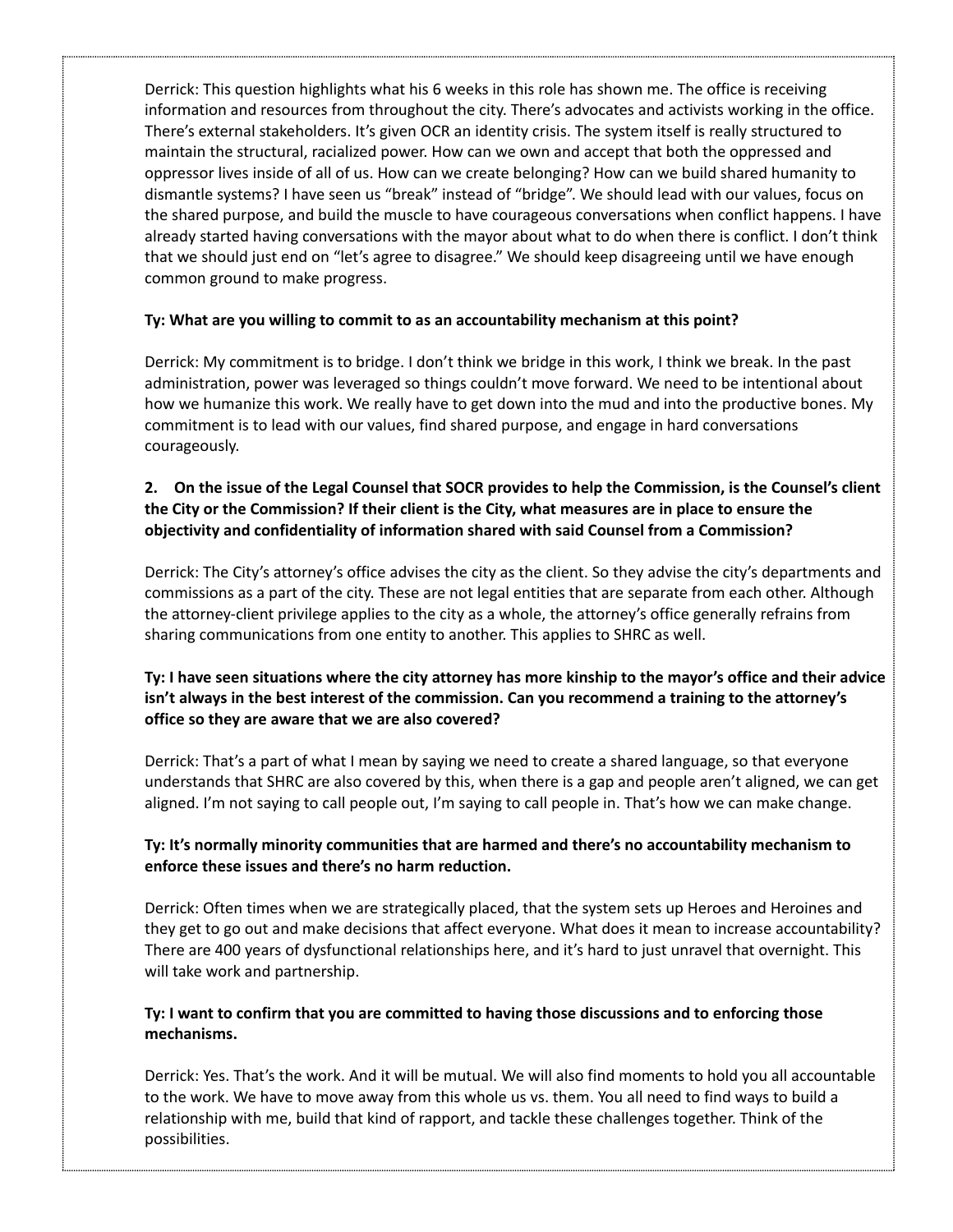#### **3. What are your top three strategic objectives that you want to get accomplished during your tenure?**

I've been in the role for 6 weeks. This is an important question, but in some ways it's a premature question. For me, the primary question that is asked is "what are we going to do?" but there is an important question that precedes that "who do we need to become?" Shifting from "destroying the things that harm us" to "building the things that heal us". I'm in a phase of assessing things. It's about figuring out what to do in the short term and then in the long term. Then move into a phase called optimization where we figure out what can have the biggest impact. It's a thoughtful process, and people who show up with all the answers, Heroes and Heroines, actually end up oftentimes creating harm.

#### **Public Comment: I'd rather see someone who is a hero than who is apathetic.**

Derrick: I have grown over time. I've become curious about what people might know, what insights do they have, what skills do they have across these different domains, community organizations, and departments to do what we need to do. We need to build those relationships.

#### **4. What are the ways that you see OCR, under your leadership, supporting the Commissions; above and beyond the Liaisons?**

This past year we have added two full time positions to the staff team. Positions to support the work of the advisory commissions. I'm shuffling resources around in order to create those roles. It's essential to the RSJ work and Commission work. Figuring out how to strengthen communications and relationships with the Commissions is essential. There's the work of Kyana Wheeler and the equity trainings & tools that she is working on. Commission staff are really working to foster these connections within OCR divisions but also beyond. How can we continue to build and create that change. It doesn't come from the top down, it comes from the community. We want to strategically figure out how we leverage that agency to bring about that change we are all working towards.

## Natasha: I wanted to ask a little bit more for your civion for the ongoing communication between the OCR and the Commission because it is part of our charter to advise on the issues of human rights in the **city. In the past our recommendations haven't always been adequately heard or acted on by the city.**

Derrick: Oftentimes we witness communication break down because we haven't built the muscle to have these courageous conversations, so we have to normalize being uncomfortable. All perspectives are valid but all perspectives are partial. We need all of the perspectives to create the change. It's part of the hard work, to be able to show up in ways that speak truth to power but also operationalize the mechanisms. We don't rise to the level of our goals, we fall to the levels of our practice. You go in your corner and we go in our corner and the needle never moves that.

**Erika: Something that is really concrete that we as Commissioners have been asking for is Seattle.gov** email addresses. We had a really scary incident last summer. Seattle IT will not commit to protecting us. **Receiving threats in our personal email addresses is not protecting us and being subject to OPMA is harming us.**

Derrick: I don't have the answer to that. This is the first time I'm hearing of it. Is it a policy thing? Is it a practice? I don't know.

**Erika: They said it was too expensive and hard to administer.**

Derrick: I will look into it and learn more.

**5. Commissioners are volunteers. SOCR staff are full-time employees. These facts create interesting dynamics when it comes to doing the work of the Commissions. What mechanisms will be in place to**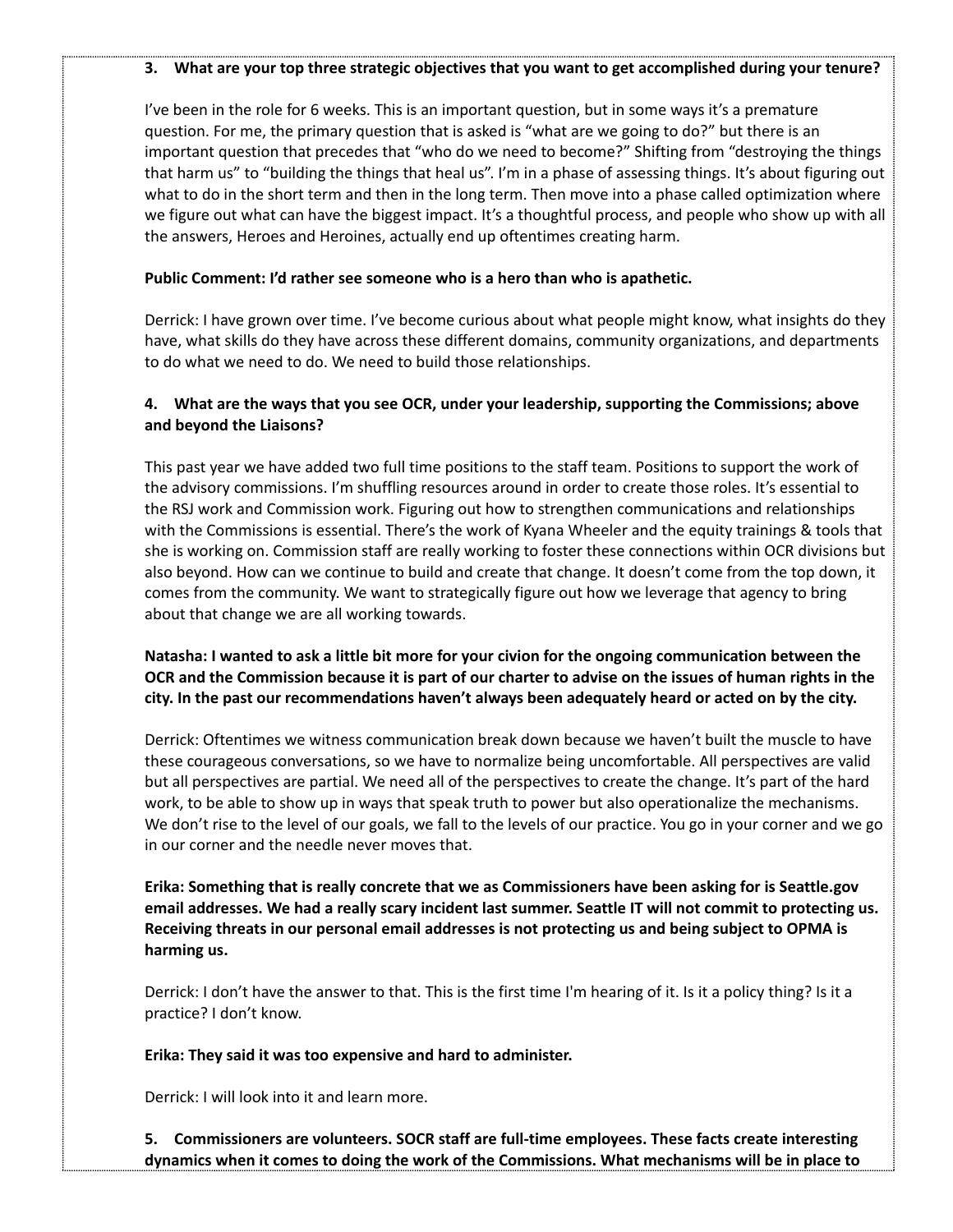#### **ensure that Commissioners have visibility into actions taken by SOCR that impact their Commission work?**

The commission liaisons should ensure that the commissions are aware of what is going on in OCR. That's really the purpose of the liaisons. Commissioners should feel comfortable reaching out to their liaisons to learn more about the work of OCR. OCR staff are also happy to join any Commission meeting to share what they are working on. We also know the Commissioners are busy. I'm happy to hear more about how to maximize time and operationalizing our practices better.

#### **Ty: When can you join to answer the rest of the questions?**

Derrick: I assume you gather monthly. So we can sync schedules and I can come back and we can continue with this conversation.

|                                                                                                                                                                                                                                                                                                                                                                                                    | <b>CRIMINAL JUSTICE TASK FORCE</b>                                                                                              |                   |
|----------------------------------------------------------------------------------------------------------------------------------------------------------------------------------------------------------------------------------------------------------------------------------------------------------------------------------------------------------------------------------------------------|---------------------------------------------------------------------------------------------------------------------------------|-------------------|
| $7:15 - 7:40$                                                                                                                                                                                                                                                                                                                                                                                      | Criminal Justice Task Force - discussion and vote on the<br>Commission applying for Amicus status within a certain<br>timeframe | Allan and Roopali |
| The existing mechanisms have not been holding police accountable. Gaining amicus status would allow us<br>to do that. There are some concerns that were flagged in the Criminal Justice Task Force meetings: the time<br>it would take to obtain the status, getting an attorney at no or low cost, the capacity of the Commissioners.                                                             |                                                                                                                                 |                   |
| Ty: I've been on this task force and to the task force meetings to hear these discussions. It's really<br>important for the community to do this and I will be voting yes.                                                                                                                                                                                                                         |                                                                                                                                 |                   |
| Roopali: I've also been on the task force and I can definitely say that we will need another Co-chair on this<br>task force because Guneeta has a conflict and had to step down. We will also need more than four<br>Commissioners to get this status. I think we talked about an upward of 100 or more hours of work from the<br>Commissioners. It is a collective effort.                        |                                                                                                                                 |                   |
| Natasha: So the ask is for more capacity on the Commission to be a part of the task force? And that is in<br>addition to the co-chair?                                                                                                                                                                                                                                                             |                                                                                                                                 |                   |
| Ty: There are three different asks: can we take a vote if the Commission wants to pursue amicus status? Can<br>we get another co-chair on the task force? Can we get more Commissioners to be on the task force? It's<br>clear that the community would be really willing to help out with those 100+ hours.                                                                                       |                                                                                                                                 |                   |
| Erika: The asks are really clear. But the question is when and how quickly? Since we amended the bylaws<br>and I have been asking us not to box ourselves into the new positions and setup. We are down to 11<br>commissioners, with me and Jessica rolling off in June/July. I think we all want these things to happen, it's<br>an amazing thing to do. So it's more about when and how and who? |                                                                                                                                 |                   |
| Ty: We have had three conversations about that and it's a good point. In the end it's about the community<br>and showing the justice system what is really happening. The pace we need to go can be dictated by us and<br>the community organizations we work with. We can go through it slowly with them.                                                                                         |                                                                                                                                 |                   |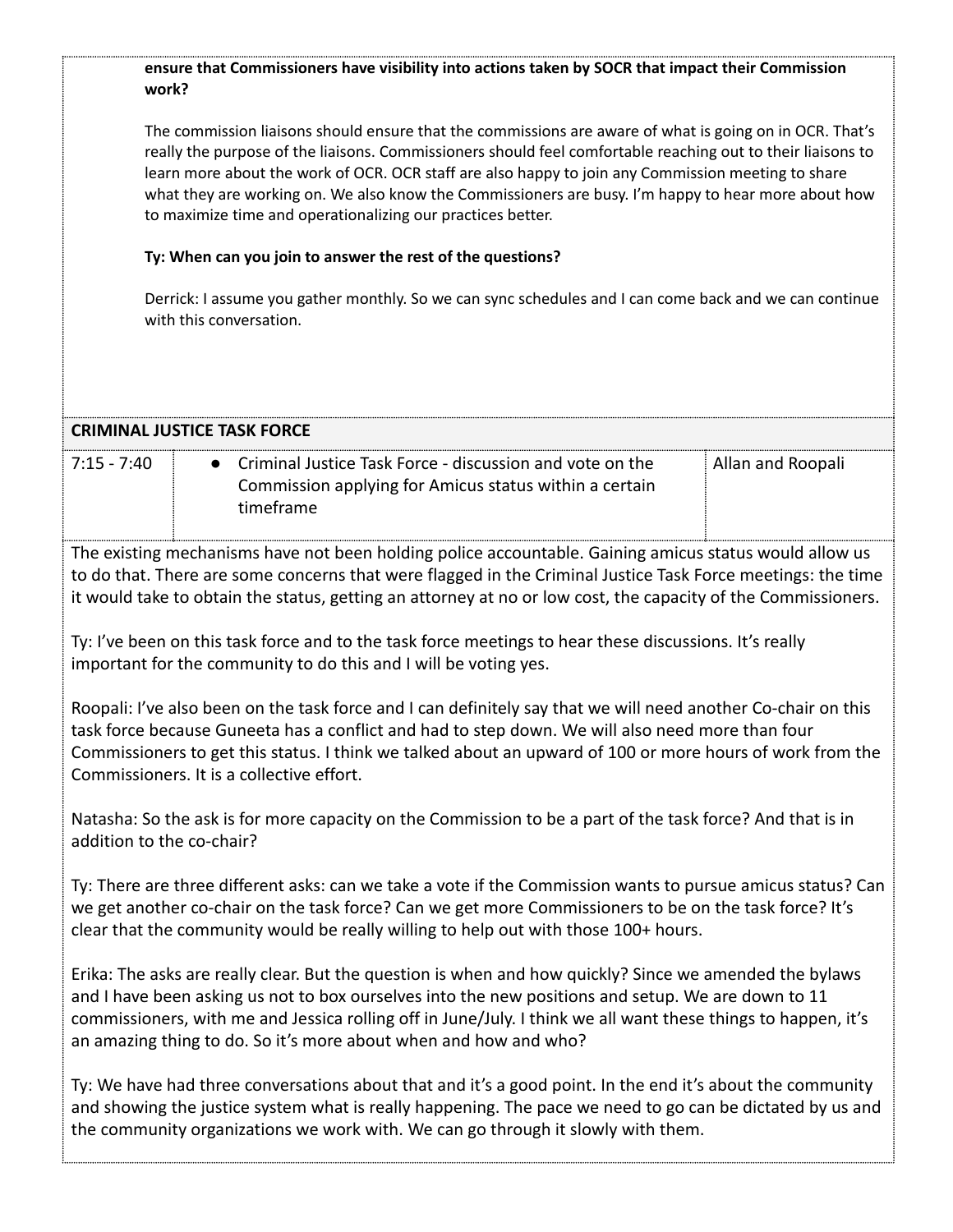Allan: Inviting the expertise of Howard.

Howard: It's self-paced, but the court hearings would almost certainly be in June or July. It's a multi-step process. Step one is getting an attorney to do this pro bono. Jason has agreed to do that. Then we need to put together a brief on the amicus status. That can be as wide or as narrow as we want it to be. We have to remember the harm that the police in Seattle have inflicted on us. There's years of a lack of accountability we could address with amicus status.

Jason: The lift can be as big or as small as we want. When we make the ask through a 3 page brief, that is when you get to tell the court WHY you would be a good candidate for amicus. The timing is very flexible. You can come in whenever you want.

## **Vote on obtaining amicus status:**

*Quorum is 7 confirmed commissioners: YES* Motion to obtain amicus status: Ty Motion to obtain amicus status seconded: Roopali

- Approved:
- Allan, Erika, Jackie, Natasha, Roopali, Tyrone
	- Opposed: None
	- Abstensions: Alex, Schuyler

## **COMMISSION DEVELOPMENT**

| $7:40 - 7:55$ | Work Plan finalization and vote                                     |  |
|---------------|---------------------------------------------------------------------|--|
|               | Recruitment update: extending application deadline to $5/1!$   Alex |  |

## **Vote on 2022 Work Plan:**

*Quorum is 7 confirmed commissioners: YES*

Motion to approve 2022 Work Plan by:

- Motion to approve 2022 Work Plan Seconded by:
	- Approved:
- Alex, Allan, Guneeta, Erika, Jackie, Jessica, Natasha, Roopali, Schuyler, Tyrone
	- Opposed:
	- Abstensions:

# **Tabled for May 2022 to allow a finalized version for voting.**

Comment from Natasha: I'm wondering if we want to consider pausing other taskforce work (e.g. human trafficking & equity/unhoused) until we have more capacity to support these asks. I am guessing that would need to be reflected in the work plan.

| <b>UPDATES, CELEBRATIONS, REQUESTS</b> |                                                                                                                                                                                                                                                                                                                                                                                        |       |
|----------------------------------------|----------------------------------------------------------------------------------------------------------------------------------------------------------------------------------------------------------------------------------------------------------------------------------------------------------------------------------------------------------------------------------------|-------|
| $7:55 - 8:00$                          | • Seattle Office of Civil Rights Updates<br>$\Box$ Anyone working on HRD should start meeting soon<br>on the celebration. It's on December 8, 2022.<br>$\Box$ LGBTQ Commission wants to collaborate for Pride<br>and is looking for volunteers. Schuyler and Alex<br>volunteered, and Erika is a maybe.<br>Get Engaged is moving ahead and hoping to get our<br>member confirmed soon. | Marta |